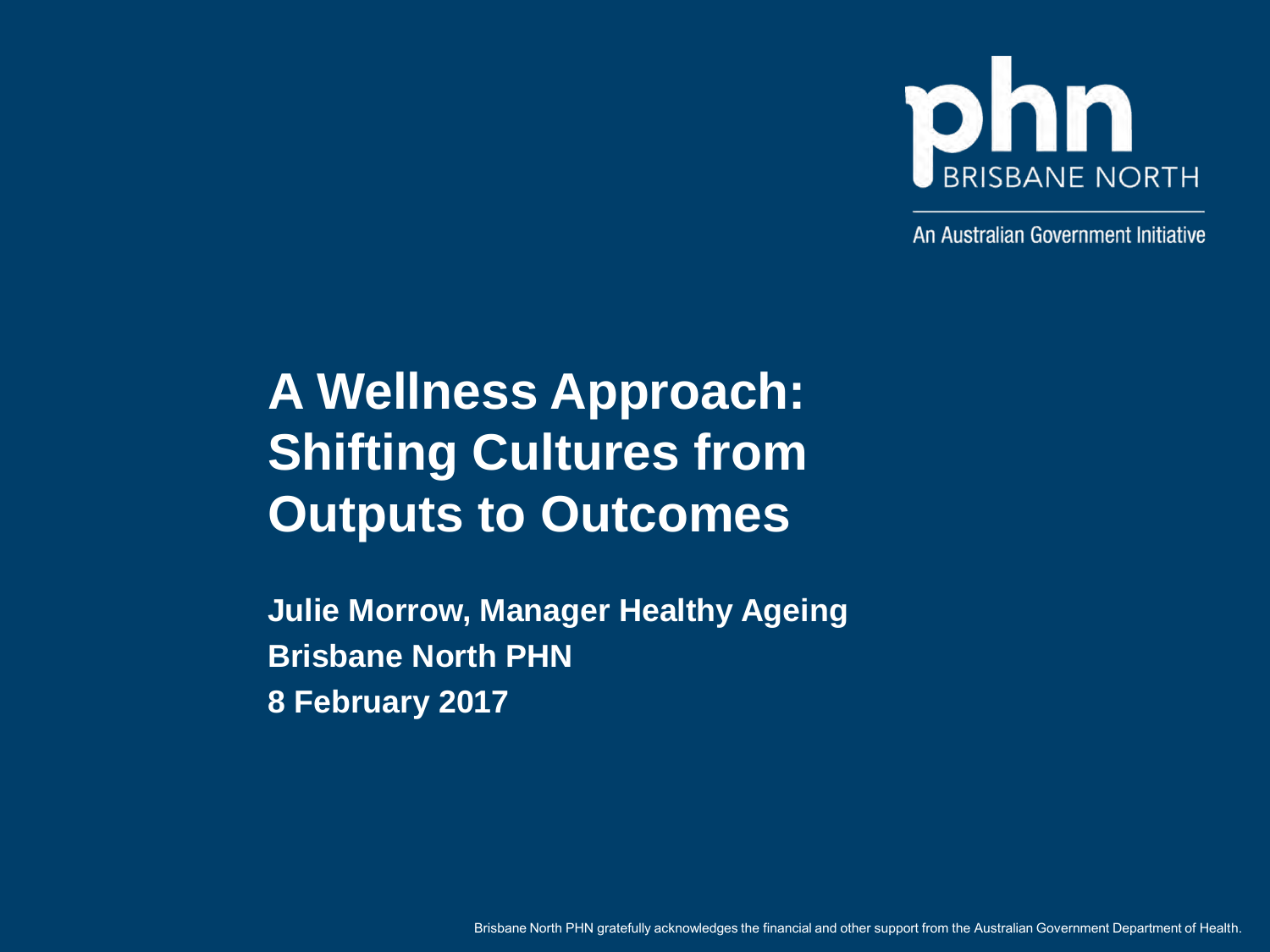

## **Overview**

- $\triangleright$  Why do we need a wellness approach?
- **≻ Outcomes: an important element in a wellness** approach
- A Maturity framework of implementing wellness and reablement approaches
- ACCOM an outcomes model
- $\triangleright$  Nous Review
- Workforce Needs Assessment Study
- ▶ Short Term Restorative Care Presentation by Kate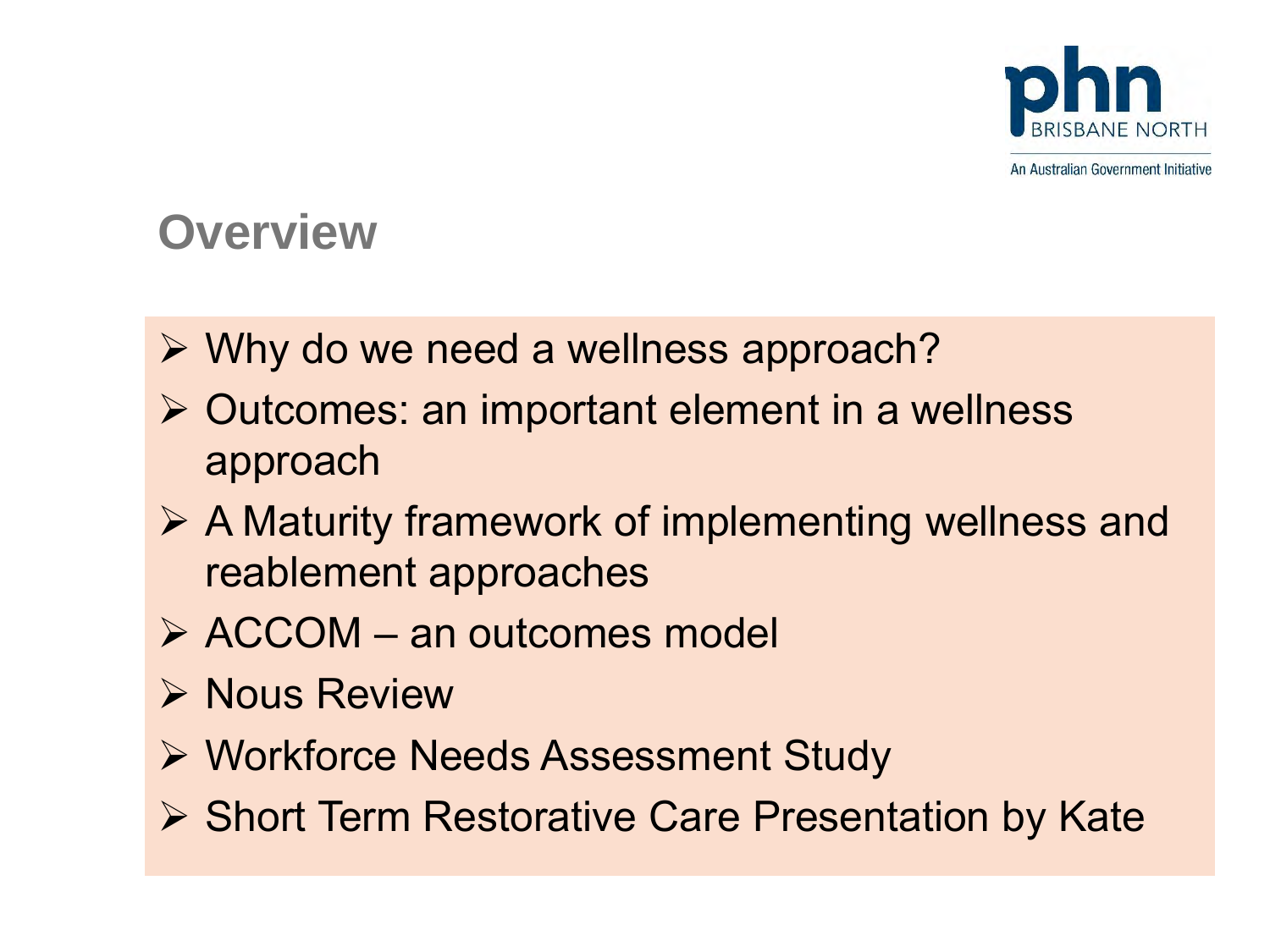

#### **How to access the poll**

An Australian Government Initiative

- 1. Open your phone or tablet
- 2. Type: pollev.com/chsp835 into google or web browser
- 3. Include your name (optional) or skip

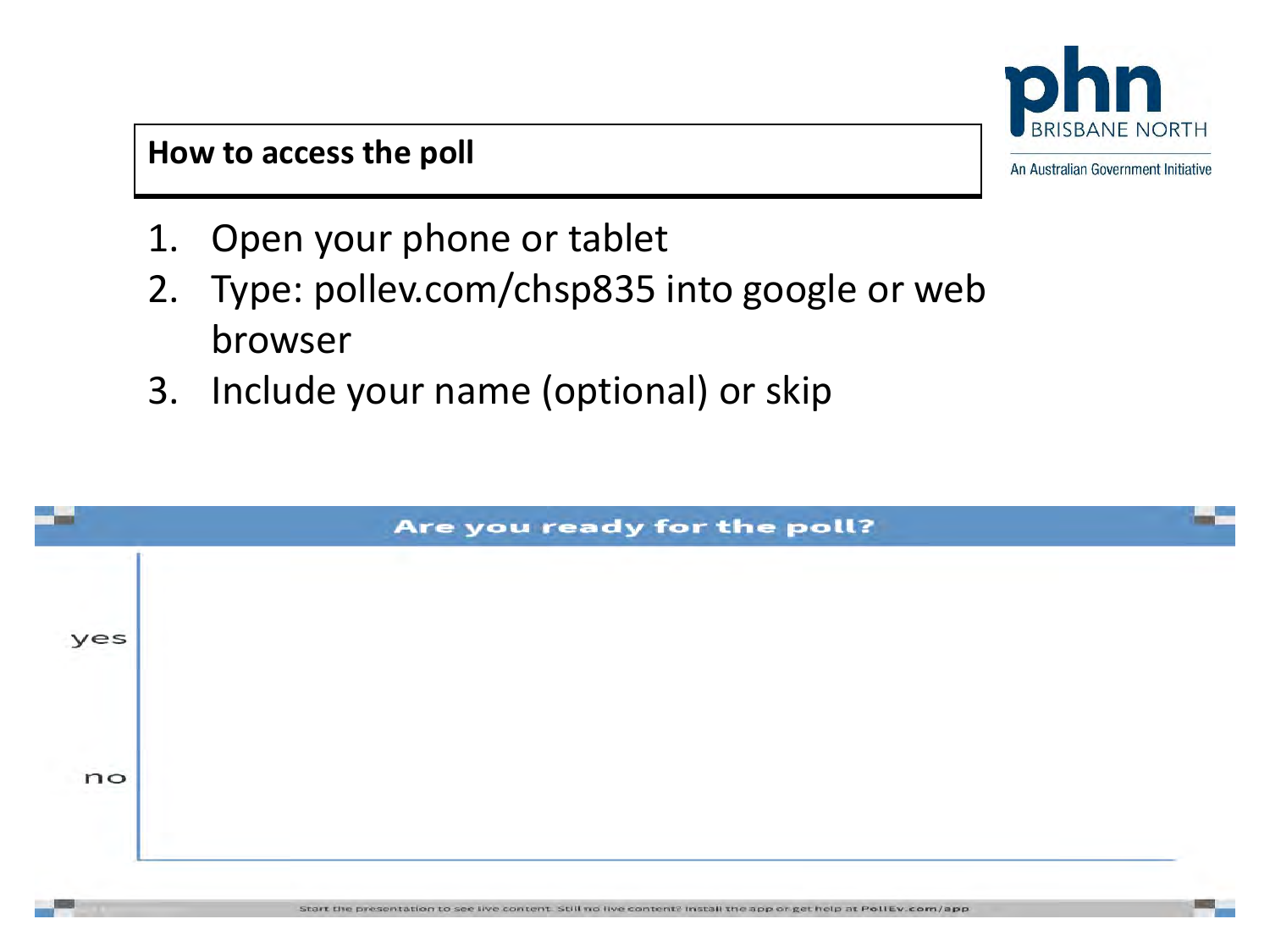

## **CHSP program philosophy: maximising independence and autonomy**

#### **Wellness**

**A philosophy based on the premise that even with frailty, chronic disease or disability, people generally have the desire and capacity to make gains in their physical, social and emotional wellbeing and to live autonomously and as independently as possible**

#### **Restorative Care**

**Involves evidence-based interventions by allied health workers that allow a person to make a functional gain or improvement after a setback, or in order to avoid a preventable injury e.g. STRC Program**

### **Reablement**

**Time-limited interventions that are targeted towards a person's specific goal or desired outcome to adapt to some functional loss, or regain confidence and capacity to resume activities**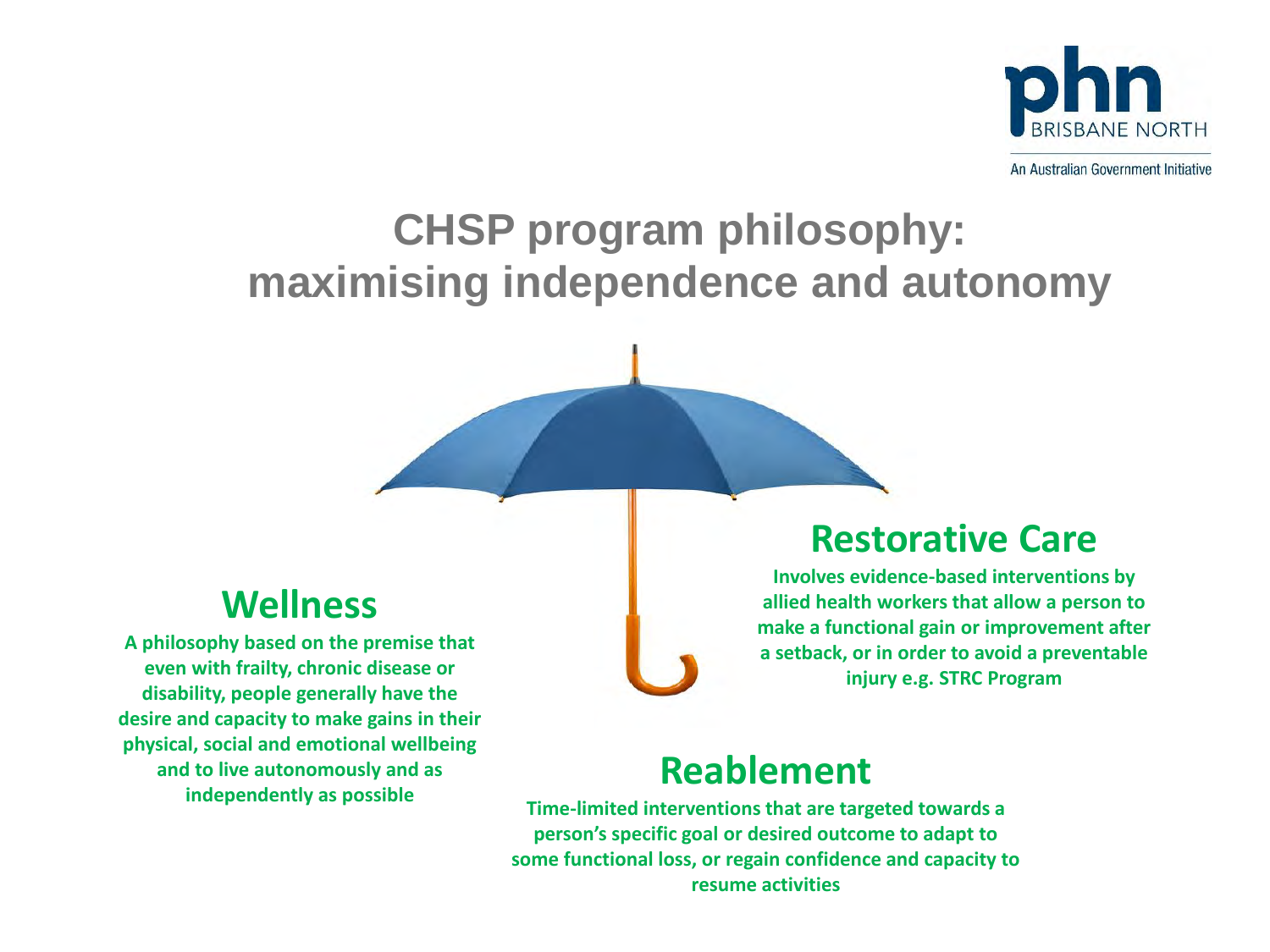

#### **Why Focus on Wellness**

Improved level of individualised care that seeks opportunities for improving quality of life

Changing consumer preferences and expectations

New Single Quality Framework: stronger focus on consumer outcomes

Economic driver: a wellness approach seeks to maximise independence and that has the potential to minimise/reduce dependence on service provision

CHSP grant funding requirement – there is an expectation that providers are working towards embedding a wellness approach (commencing 1 July 2015)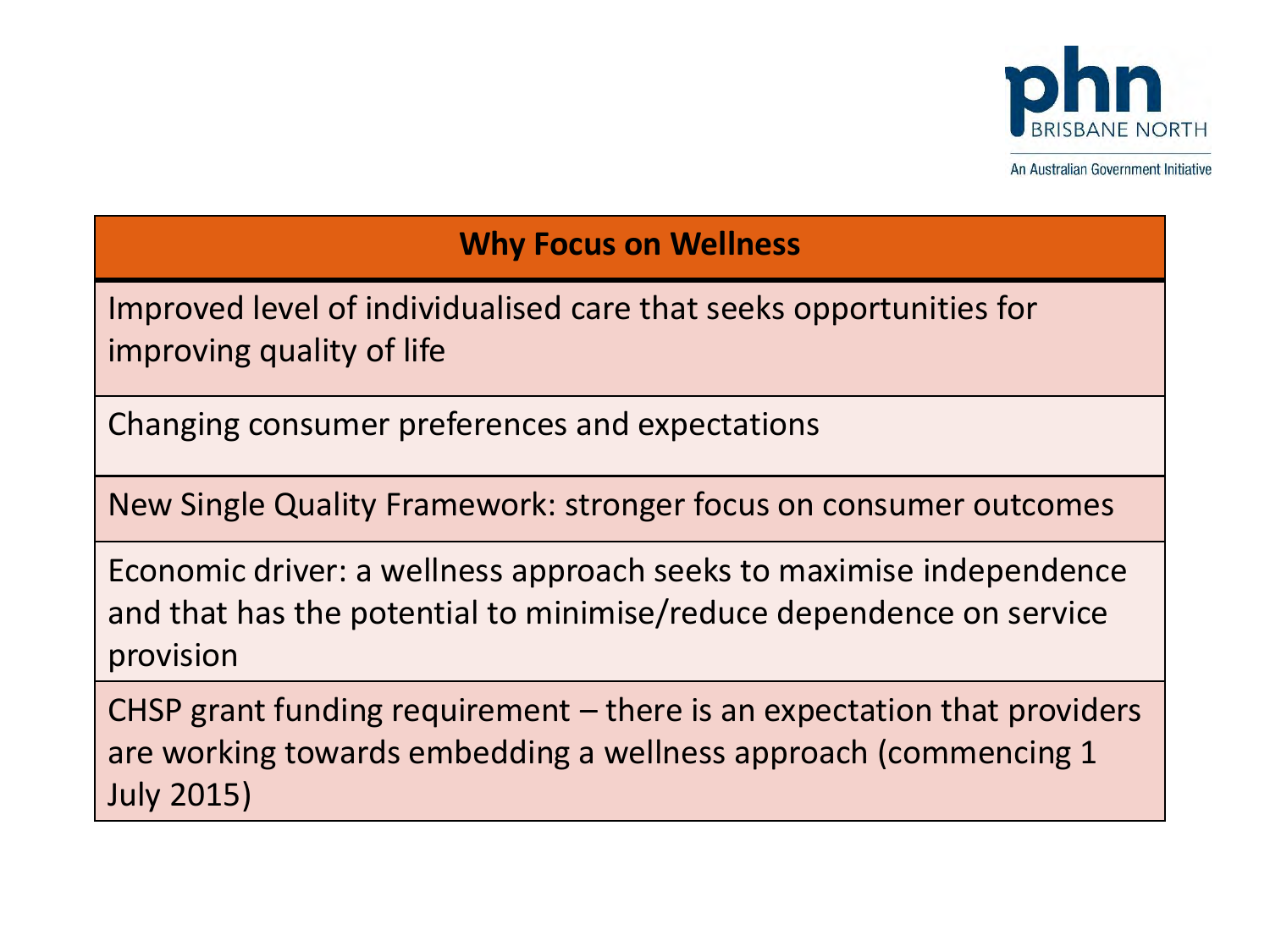

# **A sector in transition**

### **Traditional Model (HACC)**

Service Driven Not supportive of a person centred approach Client as a passive recipient Looks at what is currently available Staff training reflects a dependency style model Service for life approach Focus on outputs

### **Wellness Approach (CHSP)**

Client driven Person centred approach Client as an active participant Offers beyond what is currently available and works towards the future

Staff training in person centred approach

Service based on level of need(s)

*. . . . . Focus on outcomes*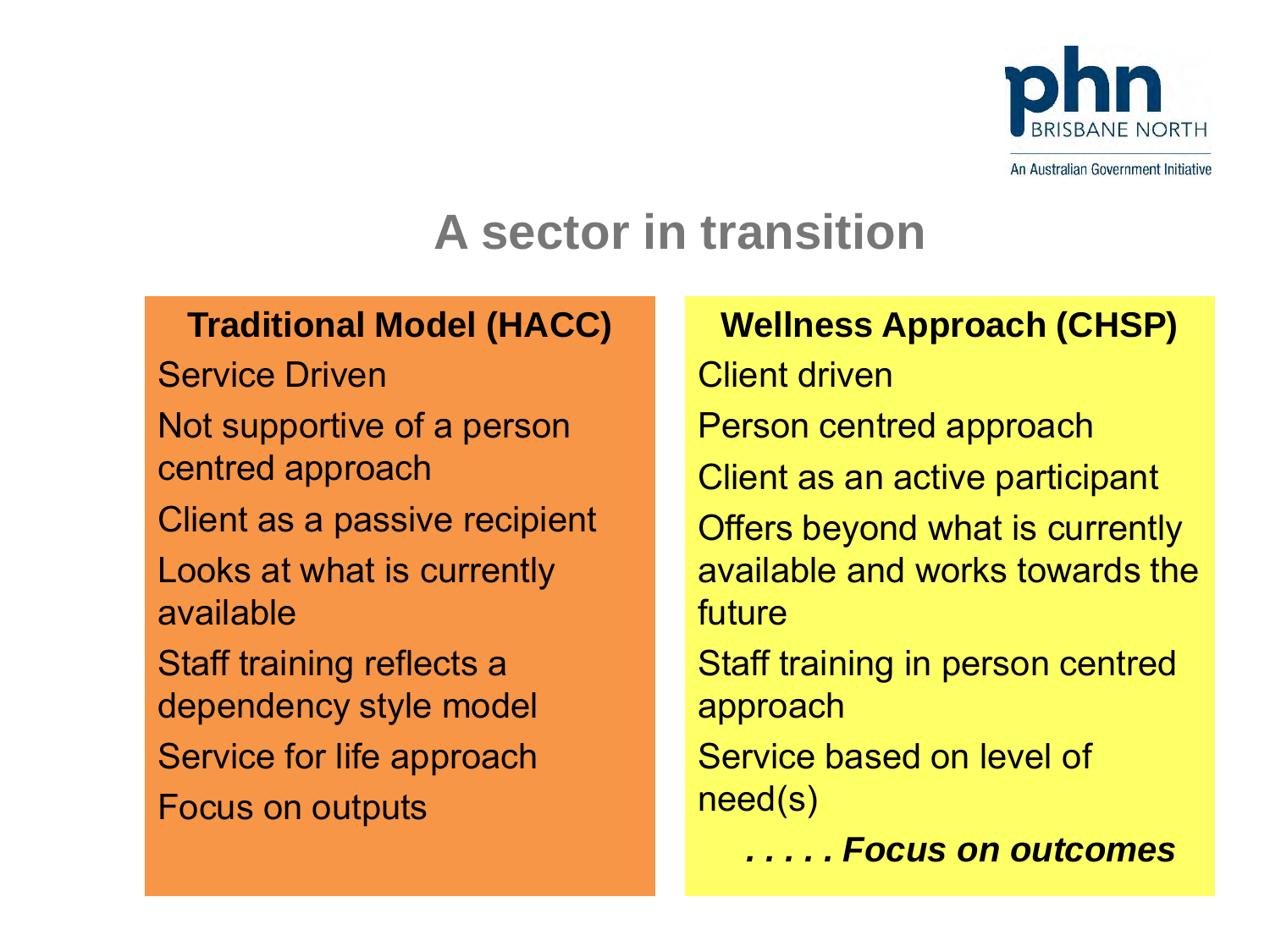How would you assess your organisations progress towards implementation of wellness and reablement approaches

**Starting** Point

Developing

Compliant

Proactive

Generative

Start the presentation to see live content. Still no live content? Install the app or get help at PollEv.com/app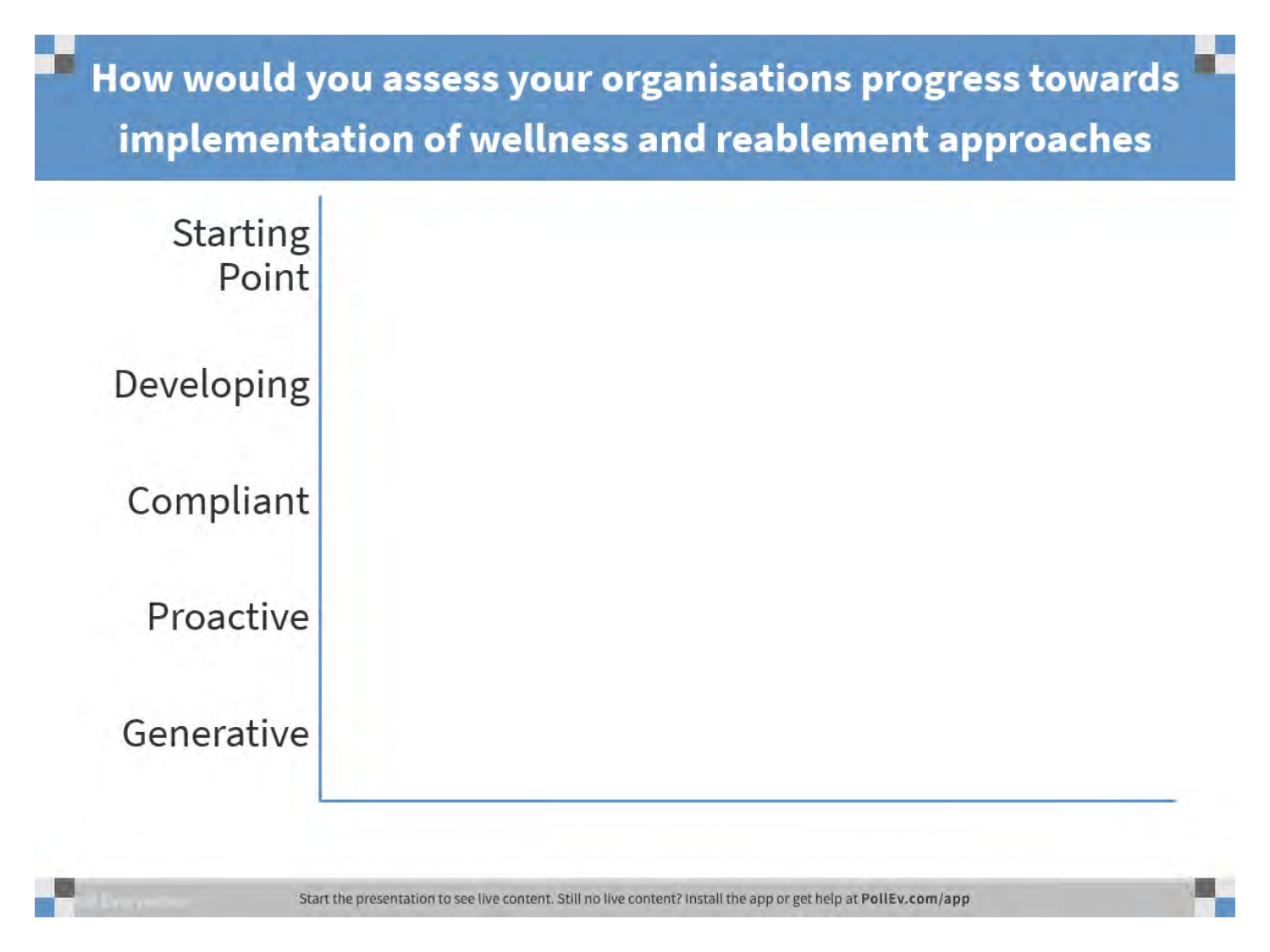

# **An all-of-organisation cultural shift**

**Organisation** management and leadership to support change

A wellness approach needs to be embedded in:

- Organisational policy and procedures; recruitment, employment, induction practices, position descriptions & performance reviews
- Staff training and supervision
- Consumer documents, care plans and reviews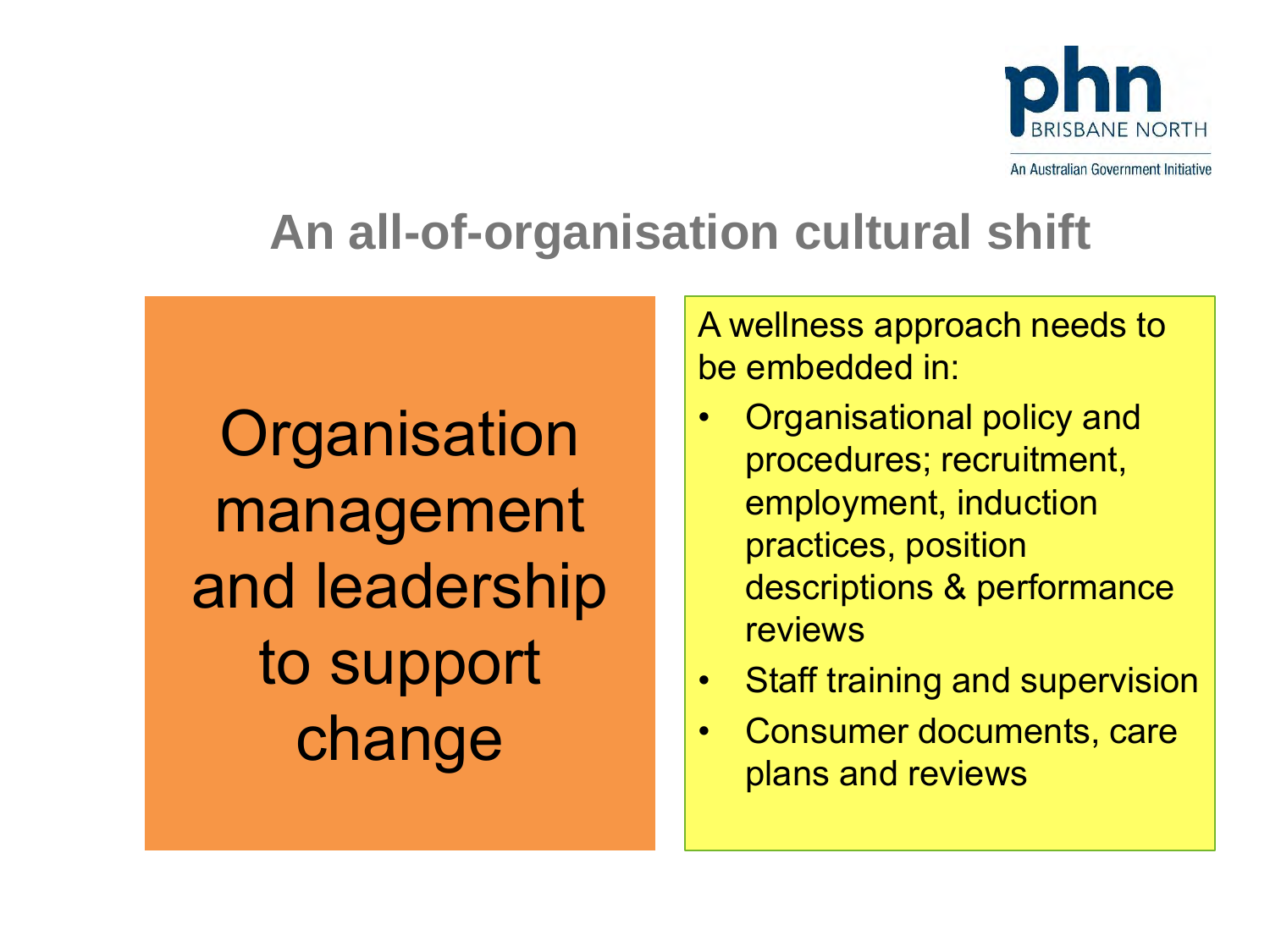# Do you feel supported to embed a wellness approach in your organisation?



Start the presentation to see live content. Still no live content? Install the app or get help at PollEv.com/app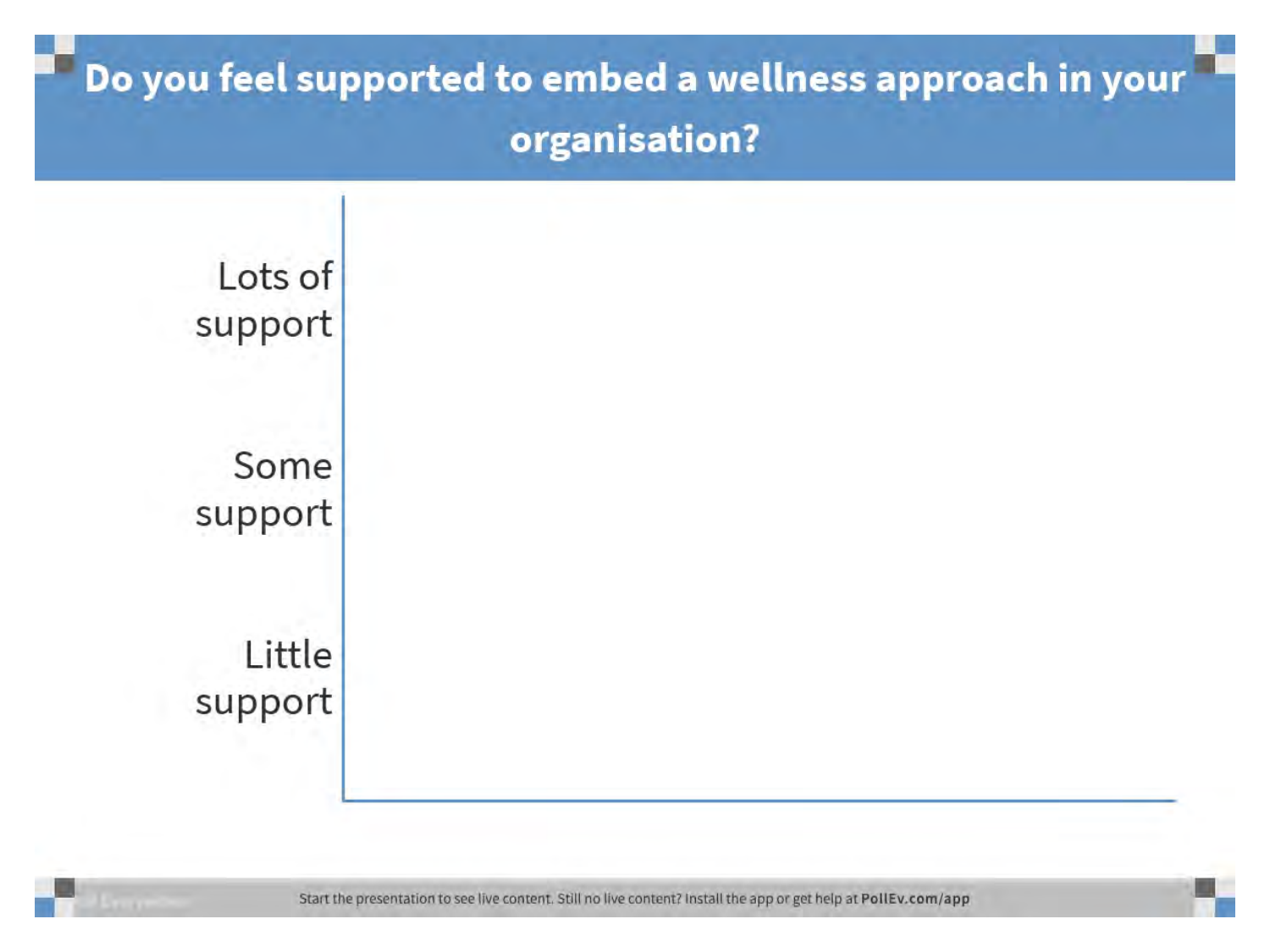



How can we move beyond the rhetoric of choice and quality to seek real means for improving the delivery of care to those who need assistance to remain at home?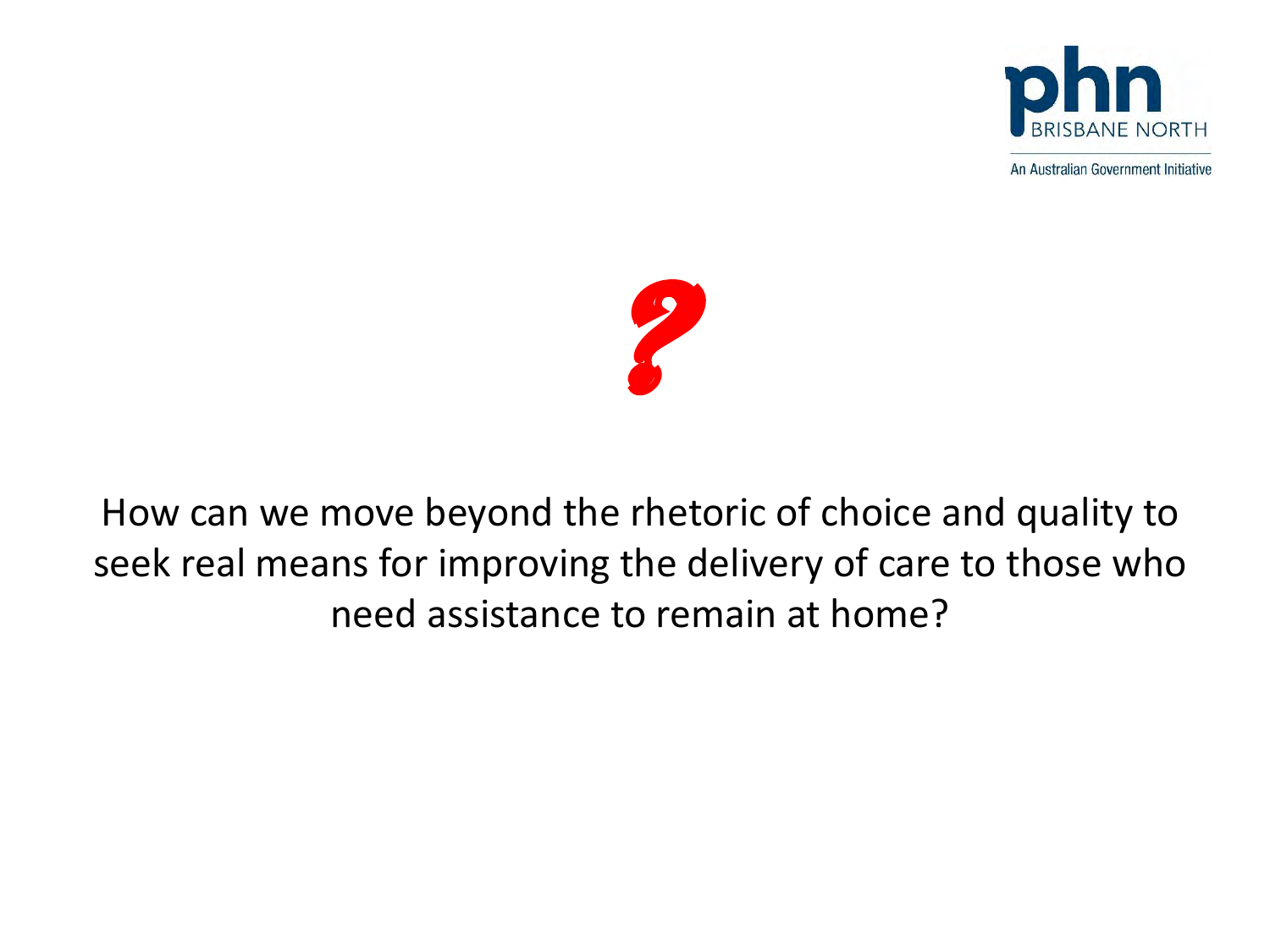

## **Outputs to Outcomes**

- CHSP has historically reported outputs as in the number of sessions delivered against funded targets – this style of reporting is very service provider centric and focuses on tangible evidence that a service has (or has not) been delivered.
- Whereas, outcome measurements/reporting focusses on how things turn out, or consequences of something – this style of reporting can be quantitative and qualitative (client's perspective) and seeks to answer the question: 'what has been the impact of our service?'.
- Typically under outcomes, you would have a well defined objective/goal, a baseline measurement and then a re-measurement at an agreed time to establish gain/loss.
- Outcomes demonstrate to consumers and funders that we are able to effectively provide high quality care.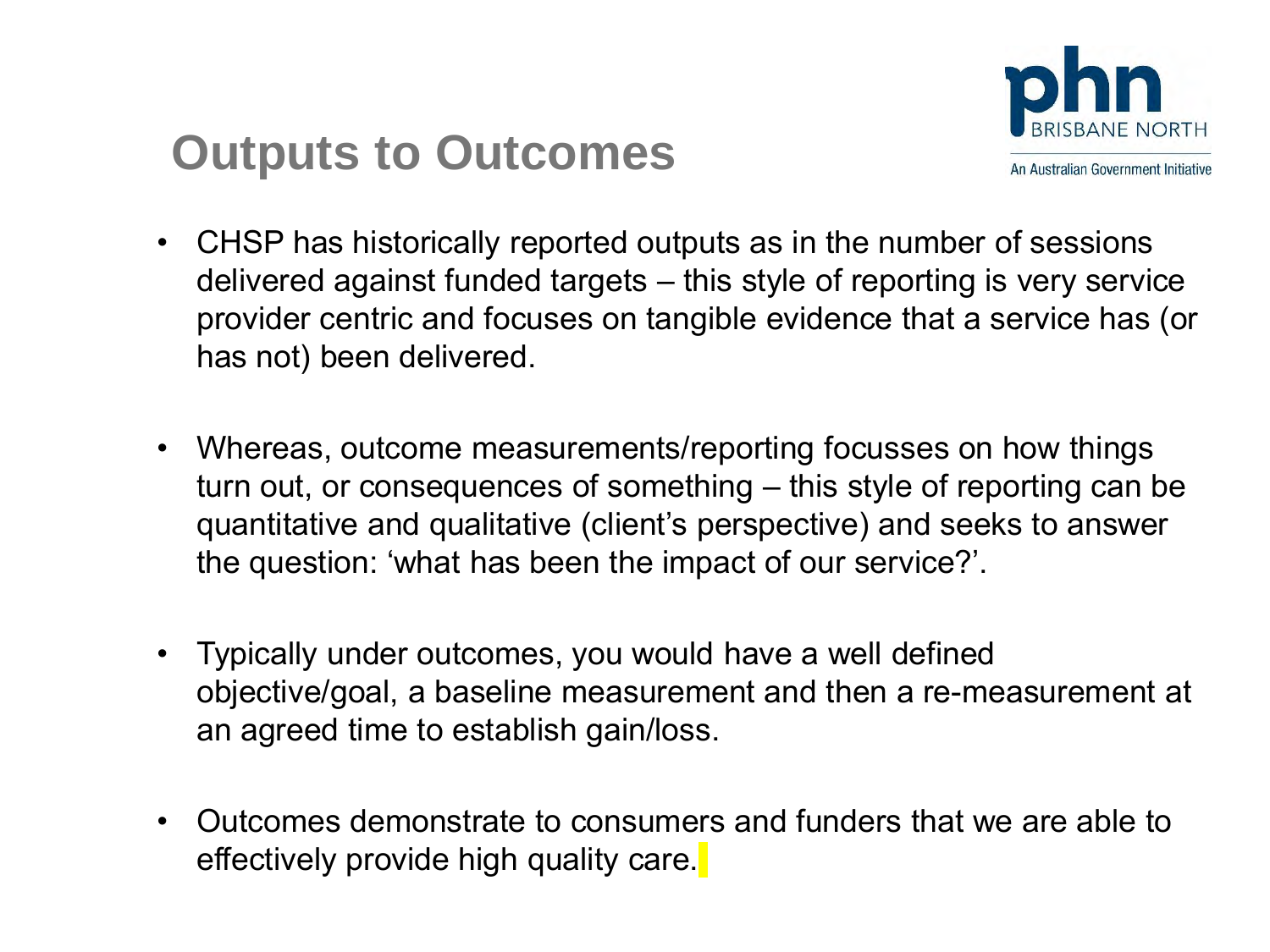

## What are some examples of the use of outcome measurements in your workplace?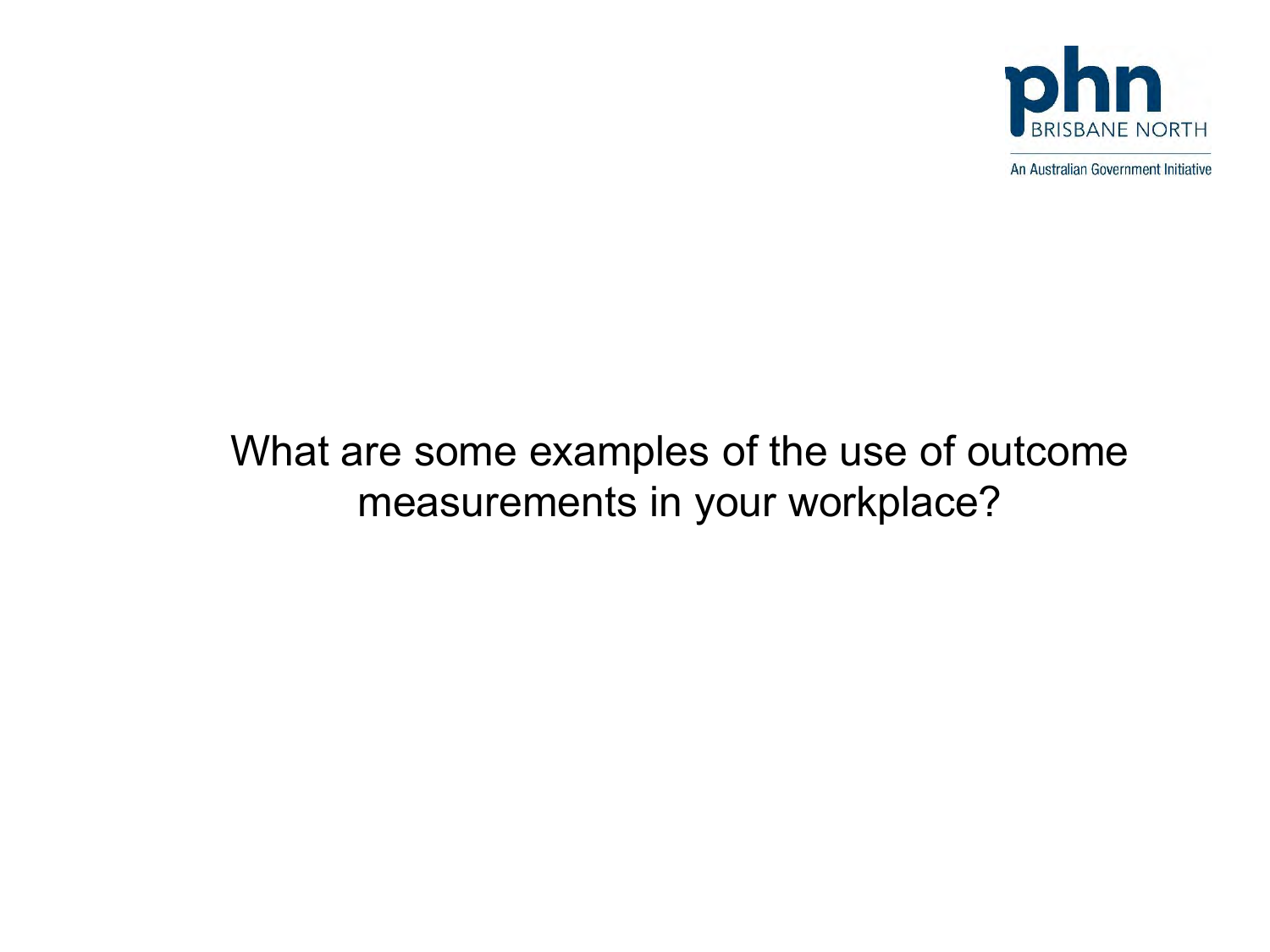

## **Outcomes as Products of the Production of Social Care**

| <b>Inputs</b>                                                                     | <b>Service Production</b><br><b>Process</b> | <b>Outputs</b>                                                 | <b>Outcomes</b>                                                                                                                                          |
|-----------------------------------------------------------------------------------|---------------------------------------------|----------------------------------------------------------------|----------------------------------------------------------------------------------------------------------------------------------------------------------|
| -Funds (public and<br>private)<br>-Consumers (care<br>recipients)<br><b>Staff</b> | Organisation and conduct<br>of work         | Types and amounts of<br>services or other products<br>provided | Welling of individual<br>consumers;<br>Health,<br>$\frac{1}{\sqrt{2}}$<br>- Family/carer<br>wellbeing;<br>- Residential outcome<br>(e.g. remain at home) |

Ref: Ageing Well at Home: Measuring the Impact of Community Care for Older People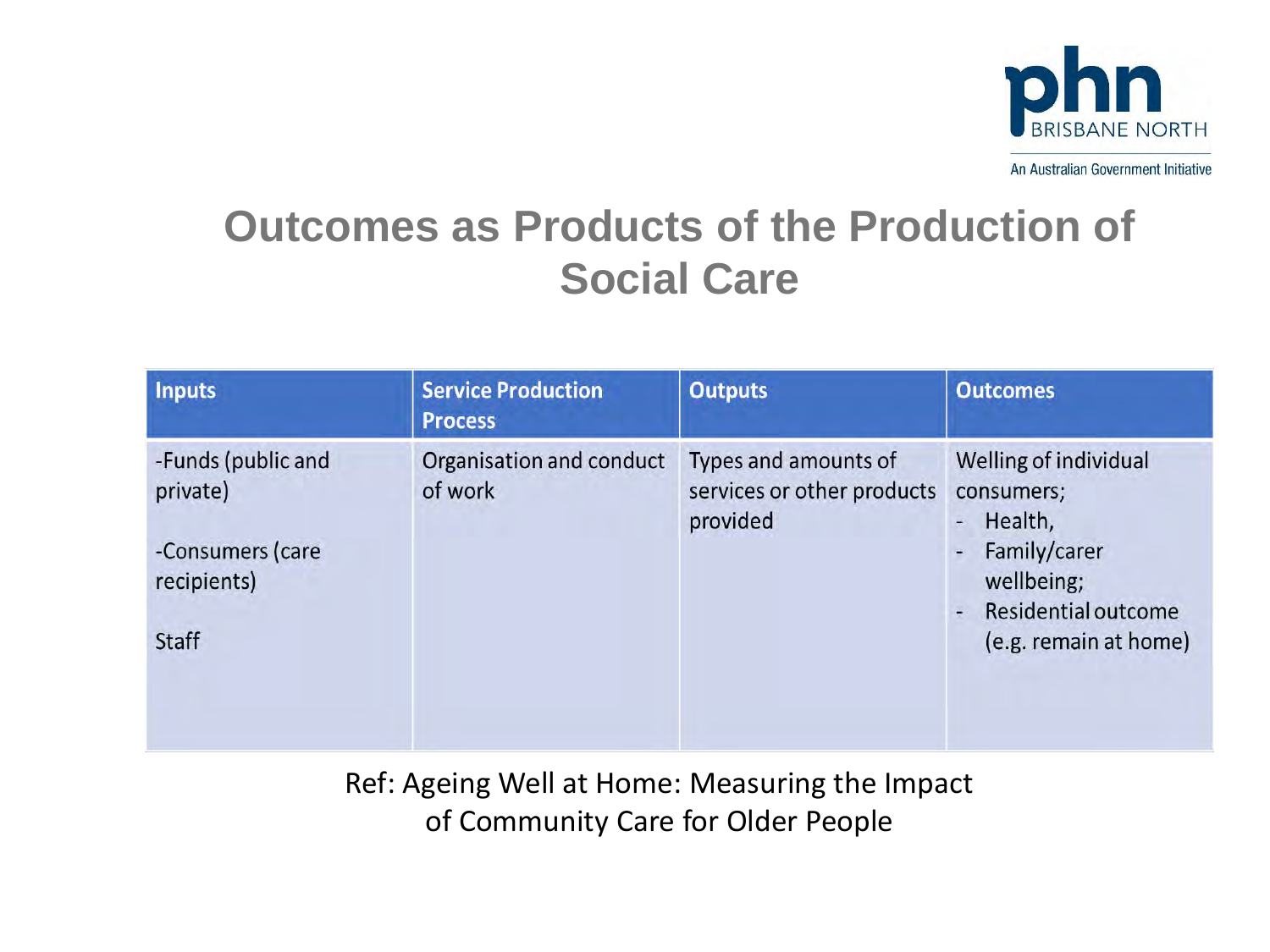

## **Australian Community Care Outcome Measure (ACCOM)**

- A research study by Macquarie University & University of Wollongong (May 2017)
- Aim to establish a robust, reliable and effective system for collecting and measuring information related to the outcomes of community care
- Combined 3 measurement tools:
	- ASCOT SCT4 (Modified)
	- ONI Functional Profile
	- $\triangleright$  Demographic Data

https://research-

[management.mq.edu.au/ws/portalfiles/portal/60319751](https://research-management.mq.edu.au/ws/portalfiles/portal/60319751)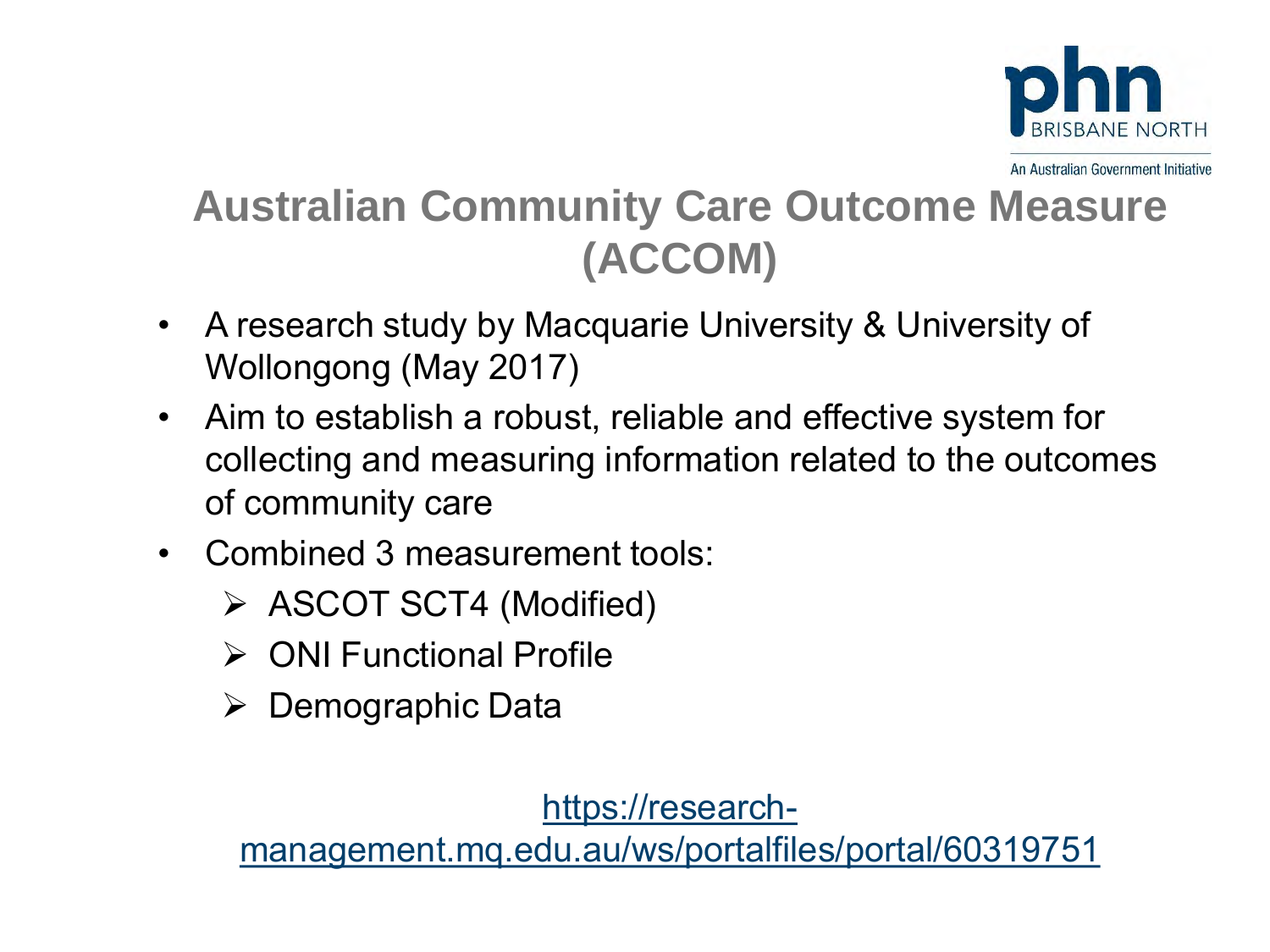

**Department of Health: Wellness Reablement in the Home Care Sector Review (Nous Group)**

How can the home care sector better promote and support, as well as remove barriers to implement wellness and reablement approaches for older Australians?

Waiting for the final report to be released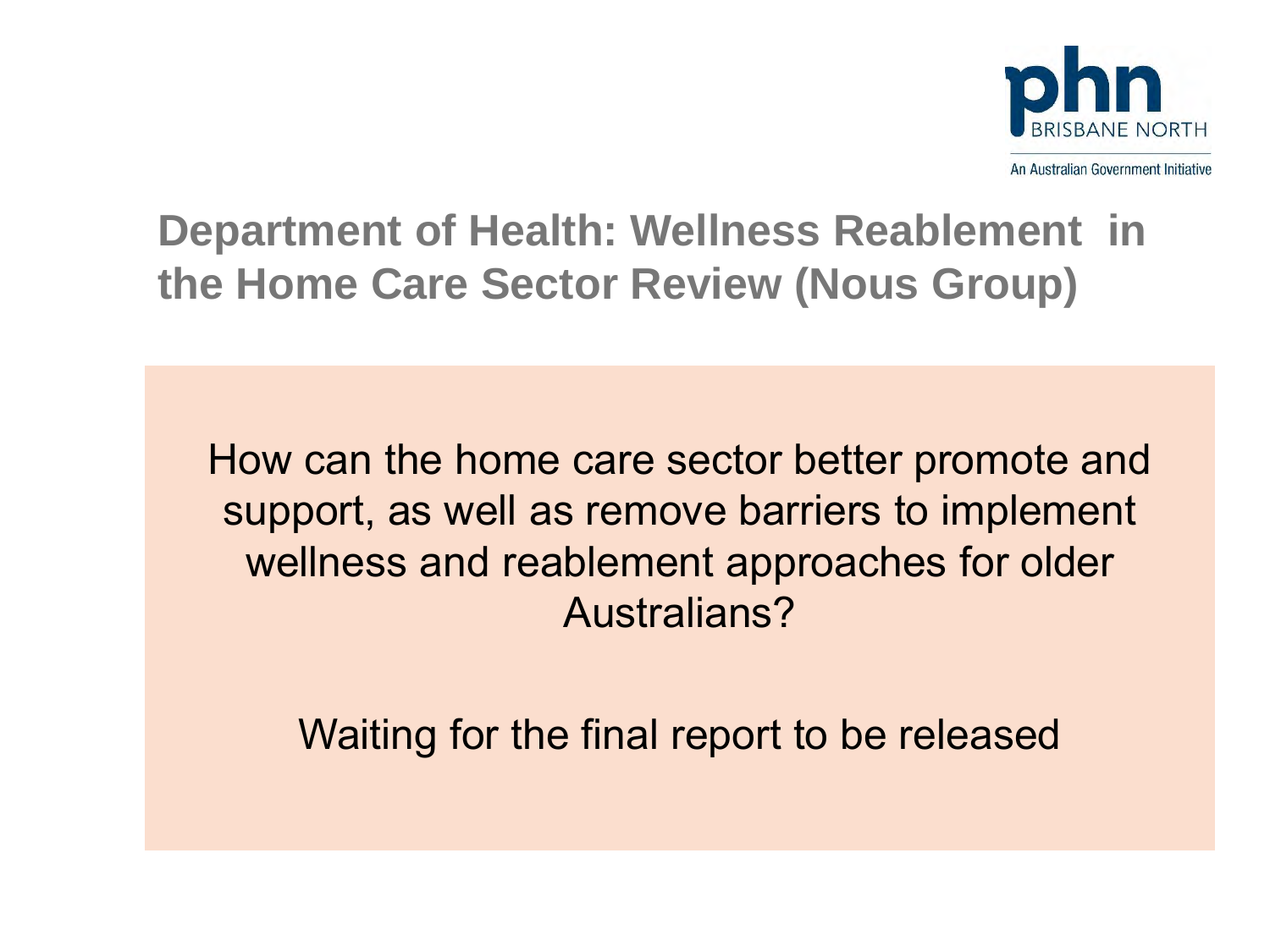

## **Workforce Needs Assessment Survey**

- Survey completed in December 2017
- 282 survey responses:
	- 59% of respondents predominantly provided personal care
	- 12% of respondents were coordinators
	- 17% unknown service types provided
- Better understand the knowledge of skills of the CHSP workforce in providing services from a wellness approach & establish an evidence based training framework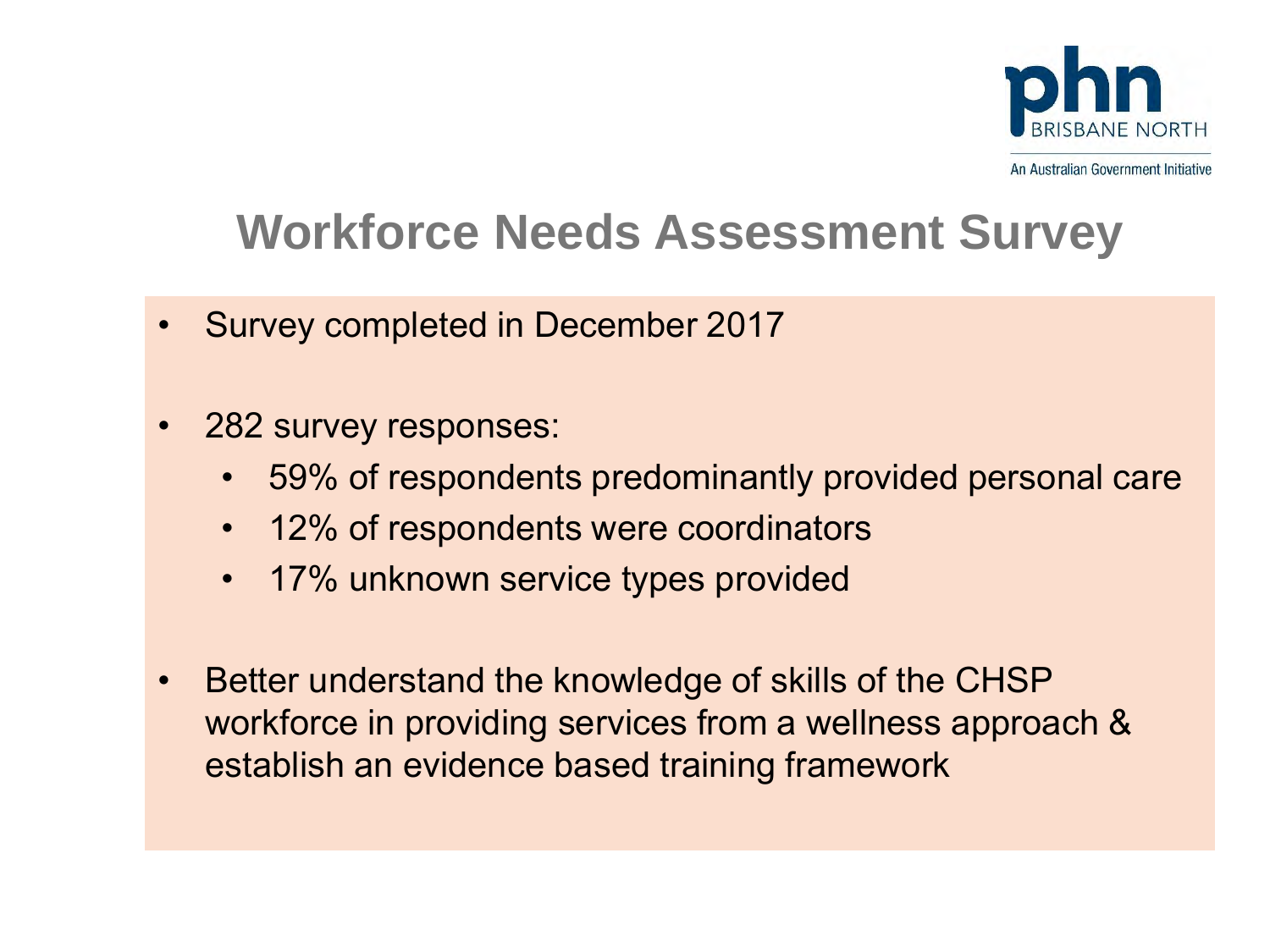

## **Practices that enable a wellness approach**

- Wellness-focussed care plans
- Communication and continuity of care with clients
- Appropriate policies and guidelines
- Regular debriefs, discussions & meetings for staff
- Staff training opportunities
- Having a range of services
- Being flexible and responsive to client needs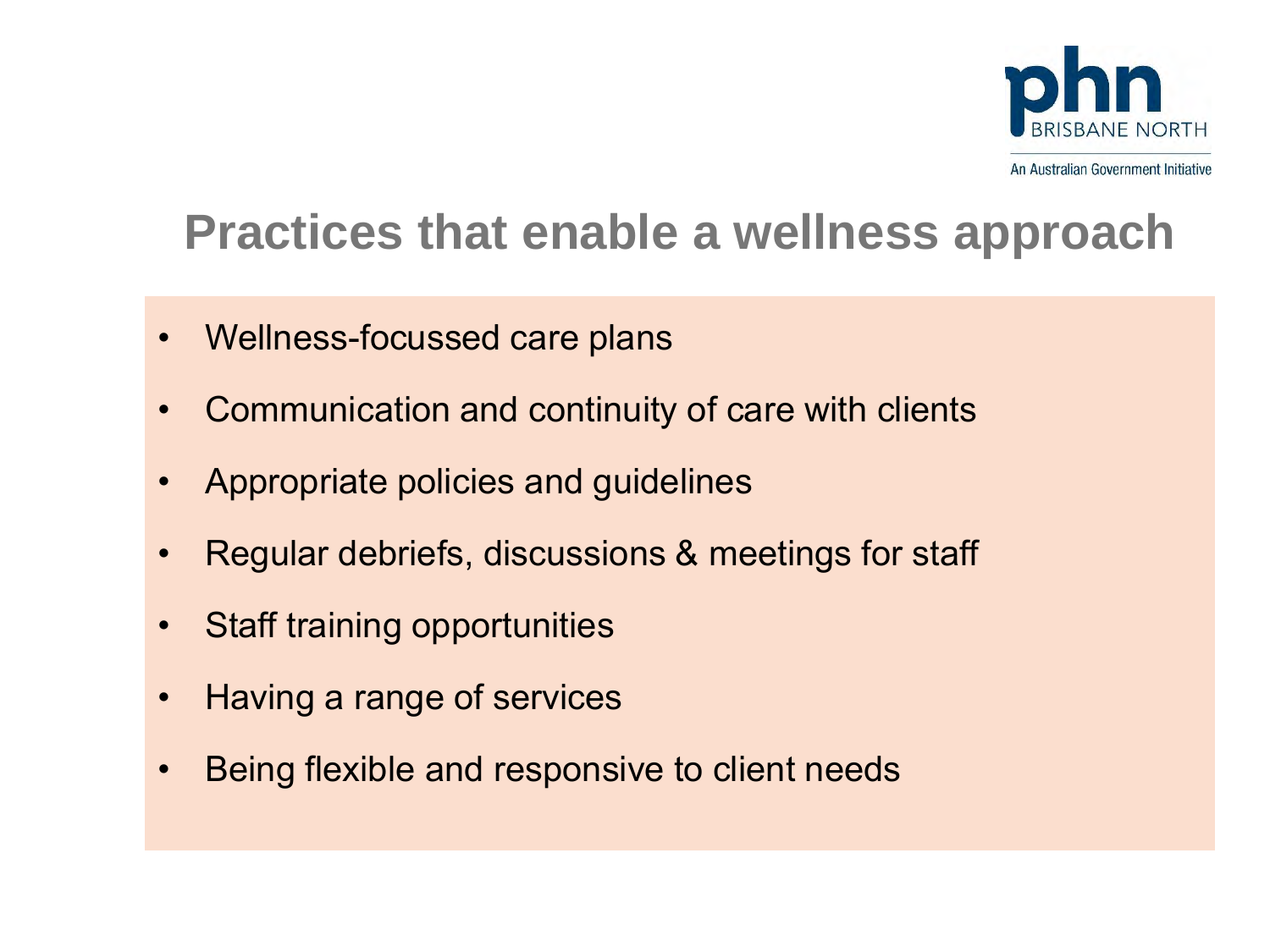

## **Identified challenges/barriers in providing a wellness approach from a staff perspective**

- Rostering issues
- Not enough time (funding/resources)
- Lack of continuity of staff
- No clear policies or direction
- Clients often don't get to choose their support workers and lack of communication about their service arrangements cancels out wellness with stress
- Not being listened to about client's needs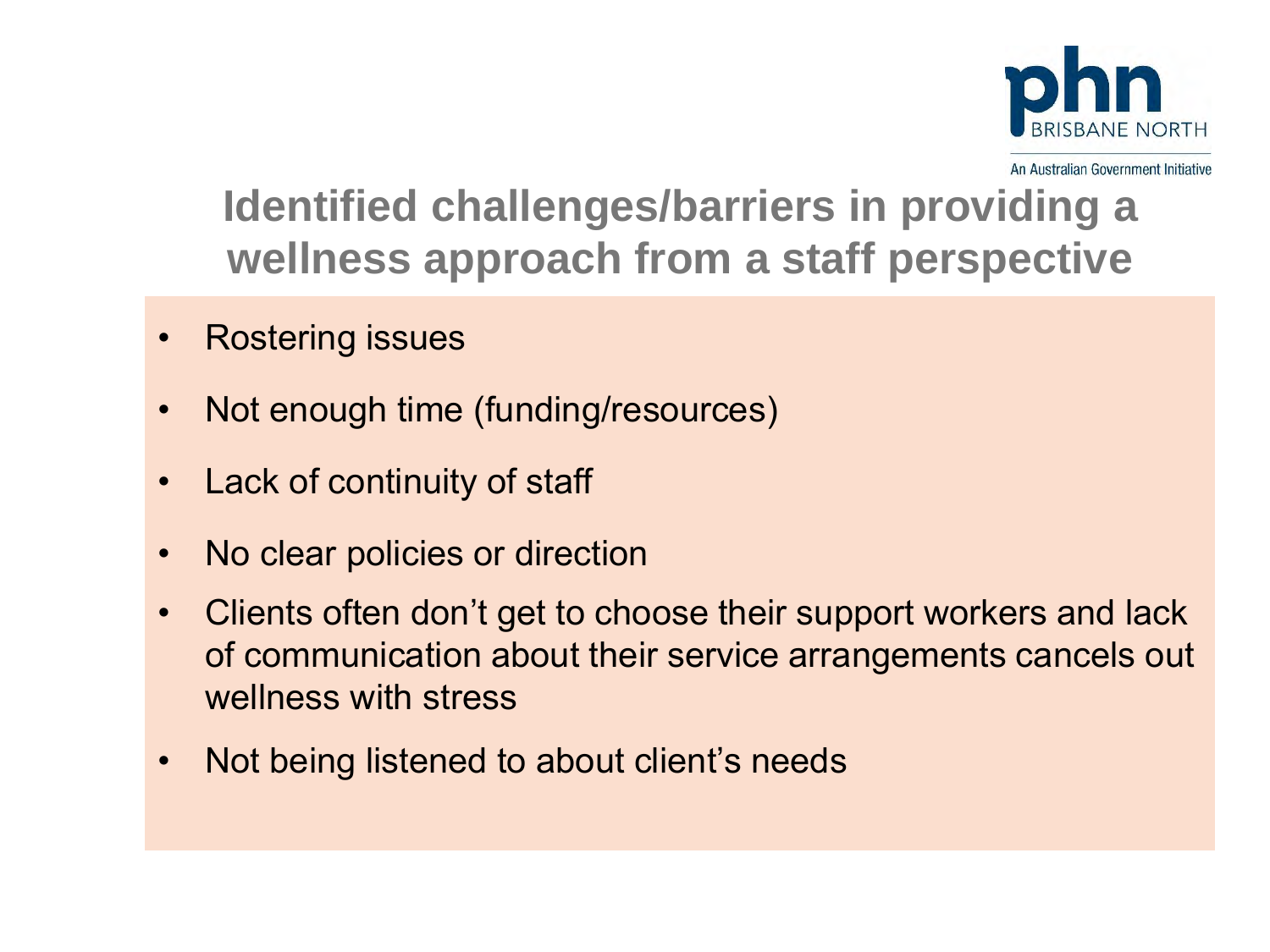

## **Challenges in applying a wellness approach with clients**

- Client resistance to wellness/reablement
- Client motivation
- Client abilities
- Client expectations
- Lack of communication with family
- Language barriers
- Not being able to complete face-to-face reviews with clients
- Time restrictions
- Rostering issues
- Inadequate resources
- Inadequate policies, procedures and guidelines